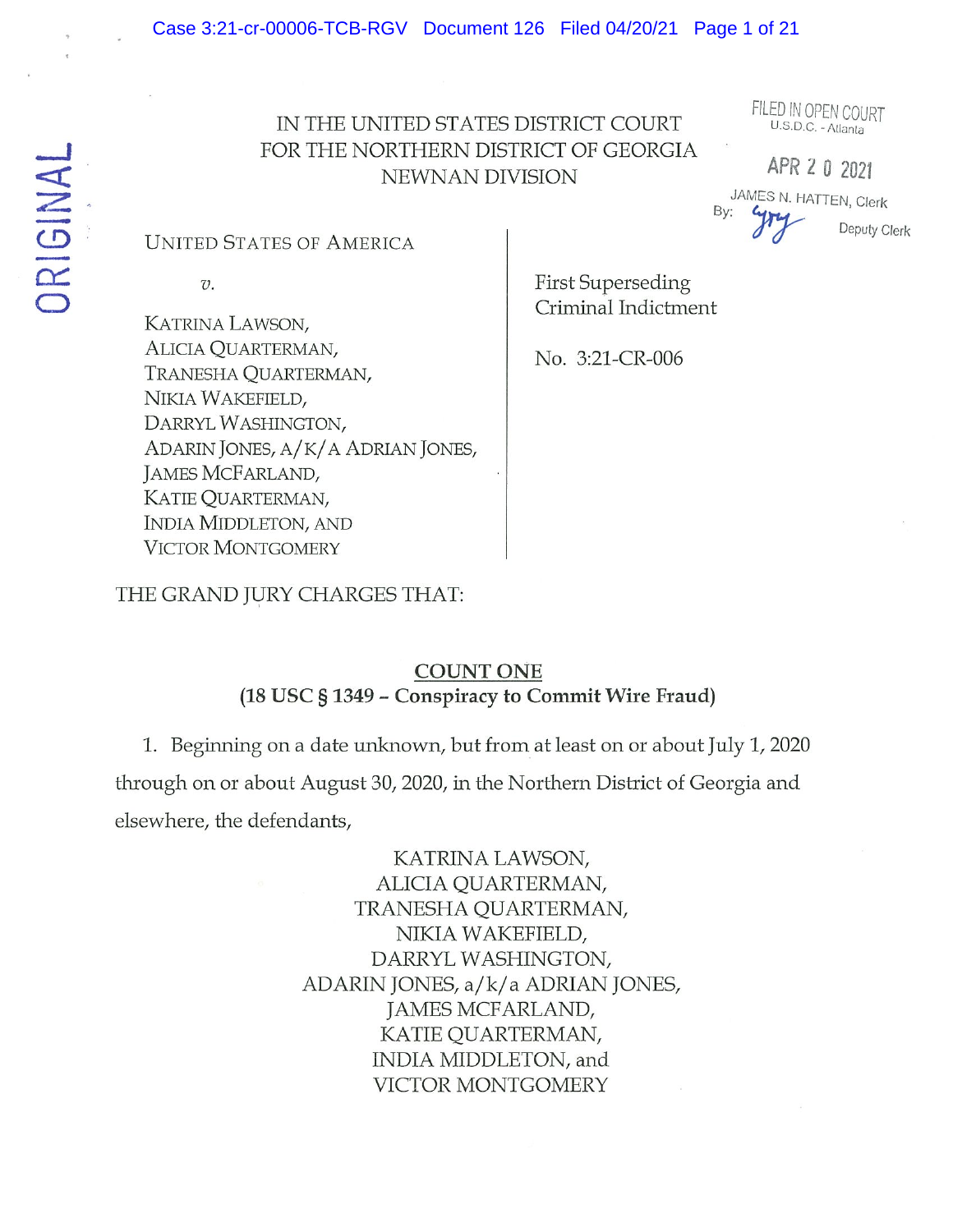did knowingly and willfully combine, conspire, confederate, agree and have <sup>a</sup> tacit understanding with each other and with others known and unknown to the Grand Jury, to devise and intend to devise a scheme and artifice to defraud, and to obtain money and property, by means of materially false and fraudulent pretenses, representations, and promises, and by omission of material facts, well knowing and having reason to know that said pretenses were and would be false and fraudulent when made and caused to made and that said omissions were and would be material, and in furtherance thereof transmitted and caused to be transmitted interstate wire communications, in violation of Title 18, United States Code, Section 1343.

#### MANNER AND MEANS

#### A. Economic Injury Disaster Loan (EIDL)

2. The Coronavirus Aid, Relief, and Economic Security ("CARES") Act is a federal law passed in March 2020 that provided \$2.2 trillion dollars in emergency financial assistance to the millions of Americans who are suffering the economic effects caused by COVID-19.

3. The provisions of the CARES Act, in conjunction with an officially declared disaster by the United States Government, allowed the Small Business Administration ("SBA") to offer Economic Injury Disaster Loan ("EIDL") funding to business owners negatively affected by COVID-19. Through the SBA online portal, EIDL applicants could submit personal and business information in support of each EIDL application, but they did not have to submit any supporting or substantiating documentation with their application.

4. An EIDL application included a paragraph where the applicant affirms that the information submitted is true and correct under the penalty of perjury and other applicable criminal statutes. The application process involved filling out data fields relating to the size of the affected business entity, the ownership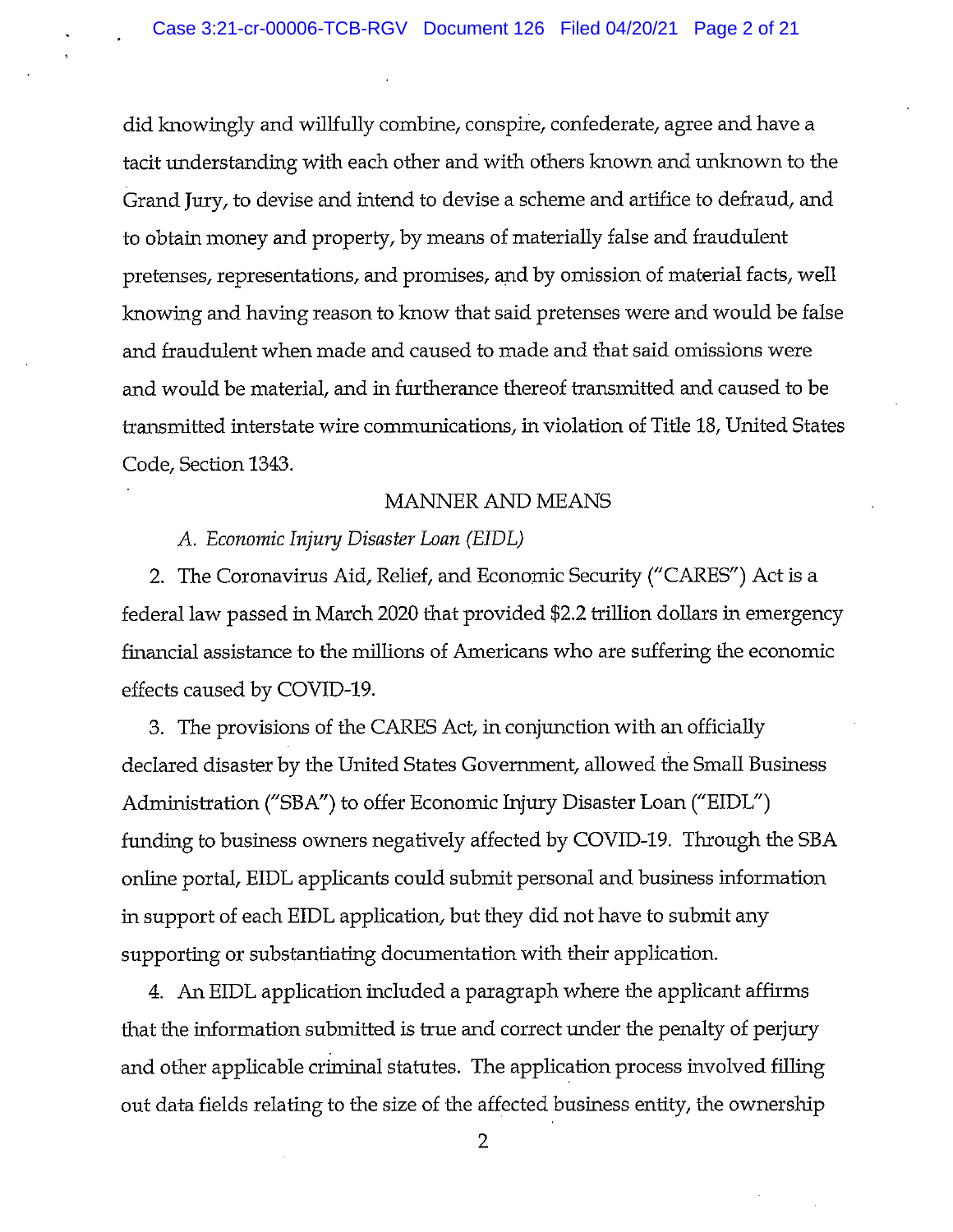of the business, the number of employees working for the business, and gross business revenues realized in the 12 months prior to COVID-19's impact on the national economy. The business must have existed in an operational condition on or before February 1,2020.

5. The EIDL application information, submitted by the applicant, was then used by SBA systems to calculate the amount of money the business was eligible to receive in the form of <sup>a</sup> loan. However, in conjunction with the submission of an EIDL application, by having simply clicked on and checked <sup>a</sup> box within the on-line application, an applicant could request and then receive up to \$10,000.00, an EIDL Advance, which was based upon the number of employees claimed. The EIDL Advance did not have to be repaid.

6. The SBA Office of Disaster Assistance ("ODA"), headquartered in Washington, DC, was responsible for the EIDL program. The ODA has authority over all loans created and disbursed under the EIDL program. EIDL principal proceeds and available Cash Advance Grants (up to \$10,000) were solely funded by the SBA and disbursed from government-controlled accounts maintained with the U.S. Treasury at Federal Reserve Banks throughout the United States.

7. Pursuant to the provisions governing the EIDL program, loan proceeds were required to be used on certain permissible business expenses. The EIDL funds could be used by the afflicted business to pay fixed debts, payroll, accounts payable, and other bills that could have been paid absent the impact of COVID-19.

8. As referenced above, applicants were not required to provide documents to the SBA. The SBA relied 100% on the truthfulness of an applicant's submission.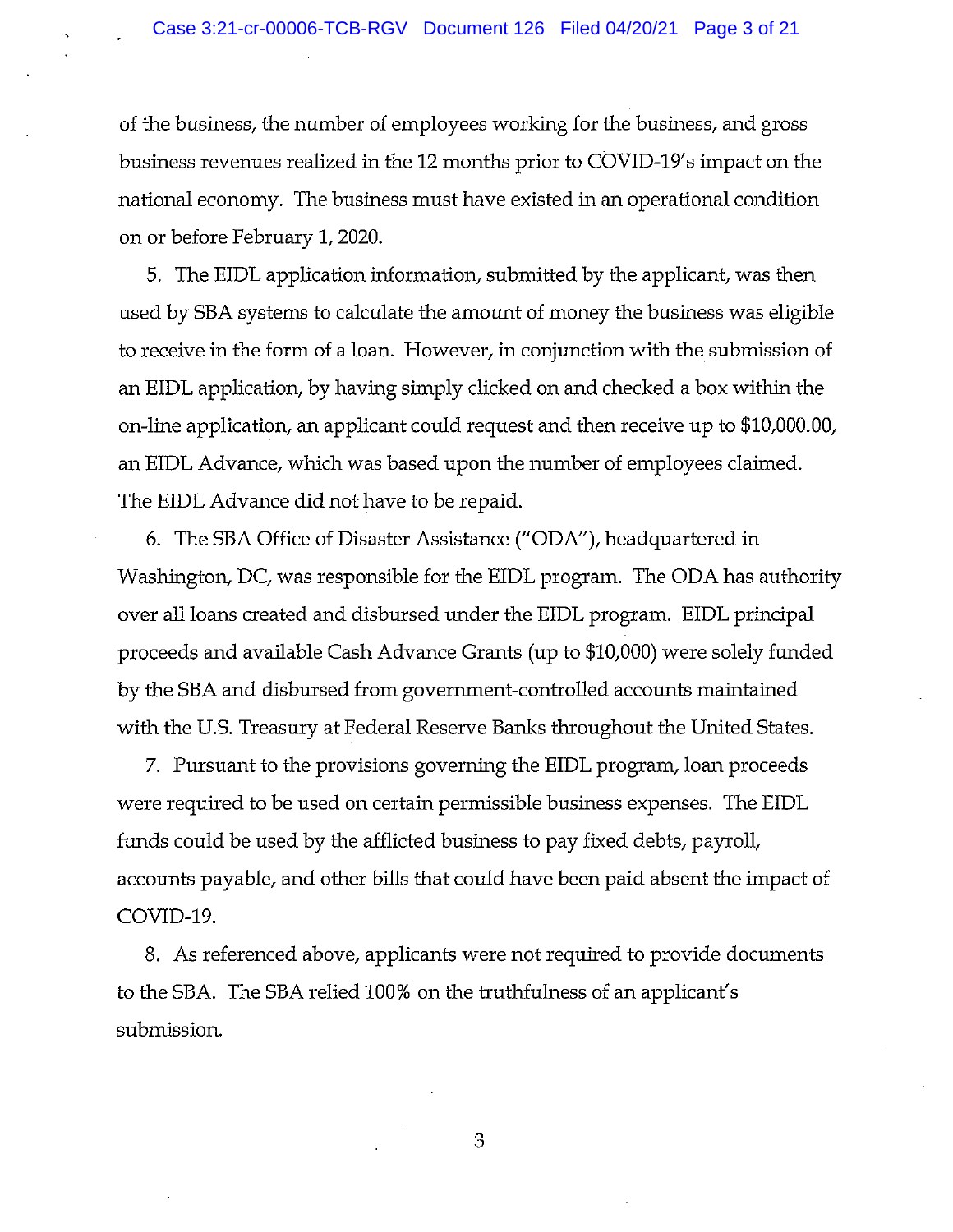#### B. The Paycheck Protection Program (PPP)

9. Another souxce of relief from the March 2020 CARES Act was the authorization of up to \$349 biffion in forgivable loans to small businesses for payroll, mortgage interest, rent/lease, and utilities, through <sup>a</sup> program referred to as the Paycheck Protection Program ("PPP"). Tn April 2020, Congress authorized up to \$310 billion in additional PPP funding.

10. The PPP allowed the interest and principal on the PPP loan to be entirely forgiven if the business spent the loan proceeds on approved expense items within a designated period of time and used <sup>a</sup> certain percentage of the PPP loan proceeds for payroll expenses.

11. In order to obtain a PPP loan, a qualifying business was required to submit a PPP loan application signed by an authorized representative of the business. The PPP loan application required the authorized representative to acknowledge the program rules and make certain affirmative certifications in order to be eligible for the PPP loan. The application contained a box that required an electronic signature affirming that all information in the application was accurate and informing the applicant that providing false information in the application is punishable under several federal laws.

12. In the PPP loan application, the authorized representative had to state,, among other things, the business's average monthly payroll expenses and number of employees. These figures were used to calculate the amount of money the small business was eligible to receive under the PPP. Unlike the EIDL, businesses applying for a PPP loan had to provide documentation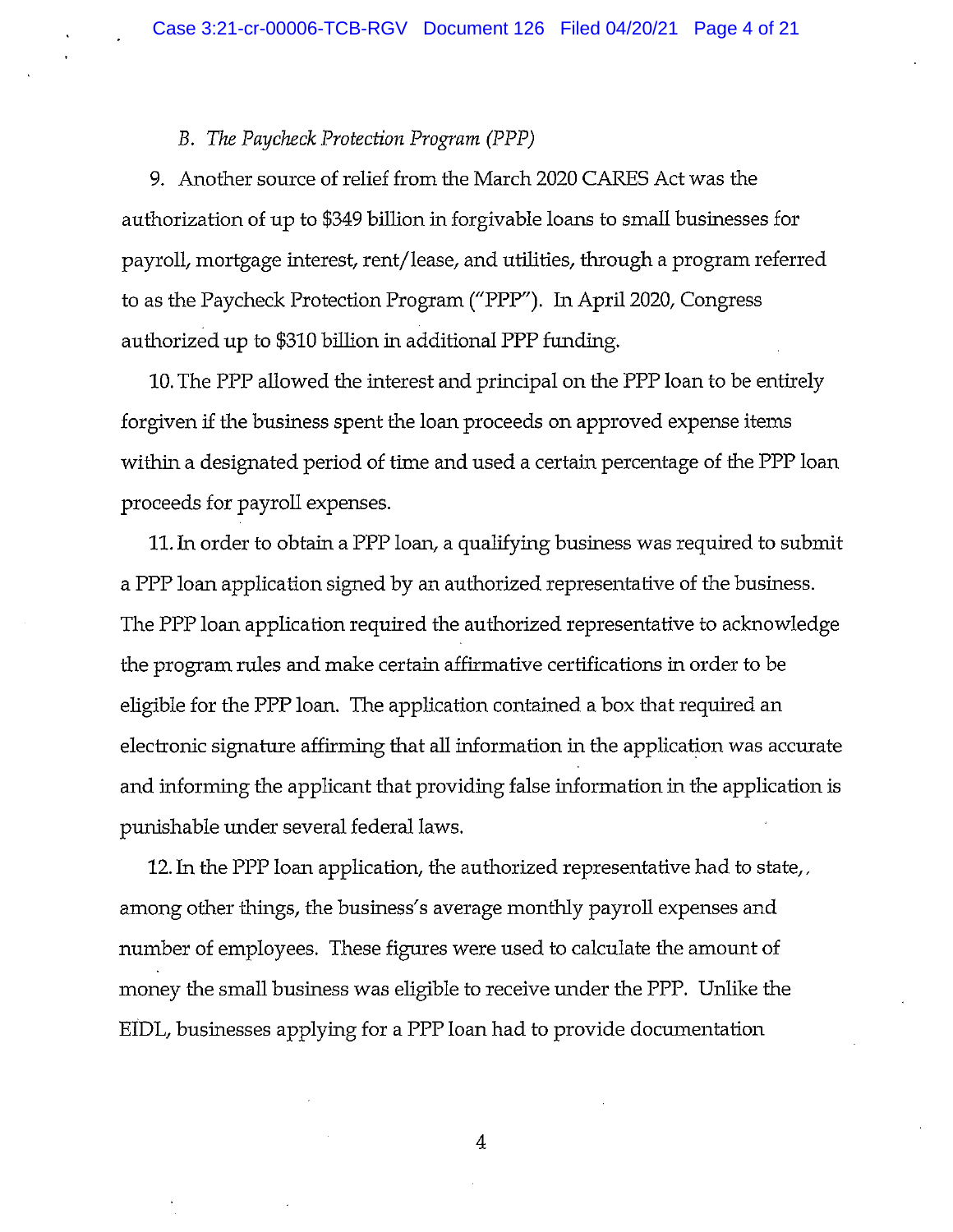showing their payroll expenses, such as an Internal Revenue Service Form 1040 Schedule C and bank statements.

13. The SBA oversaw the PPP, but individual PPP loans were issued by private, approved lenders who received and processed PPP applications and supporting documentation. The approved lenders made the loans using the lenders' own funds, which were 100% guaranteed by the SBA. Data from the application, including information about the borrower, the total amount of the loan, and the listed number of employees, was transmitted by the lender to the SBA in the course of processing the loan.

14. The financial institutions used by the SBA for payment of the PPP loans were numerous but included Cross River Bank through BlueVine or Kabbage. The deposits of the financial institutions used for the PPP loans were insured through the Federal Deposit Insurance Corporation ("EDIC").

C. Overview of Scheme to Defraud - EIDL

15. On or about July 1, 2020, defendant Katrina LAWSON sent a series of text messages from her cell phone number to defendant Alicia QUARTERMAN outlining <sup>a</sup> scheme to fraudulently obtain the EIDL Advance (i.e., the \$10,000 grant). LAWSON told QUARTERMAN, "I got another money maker for us and I'll do your for free but get some people together and I'm charging \$1000 per application."

16. Through additional text messages, LAWSON explained to QUARTERMAN that EIDL Advance is <sup>a</sup> "grant" that did not have to be paid back. For further details, LAWSON sent QUARTERMAN a screenshot of the SBA EIDL website. LAWSON told QUARTERMAN, "we are going to charge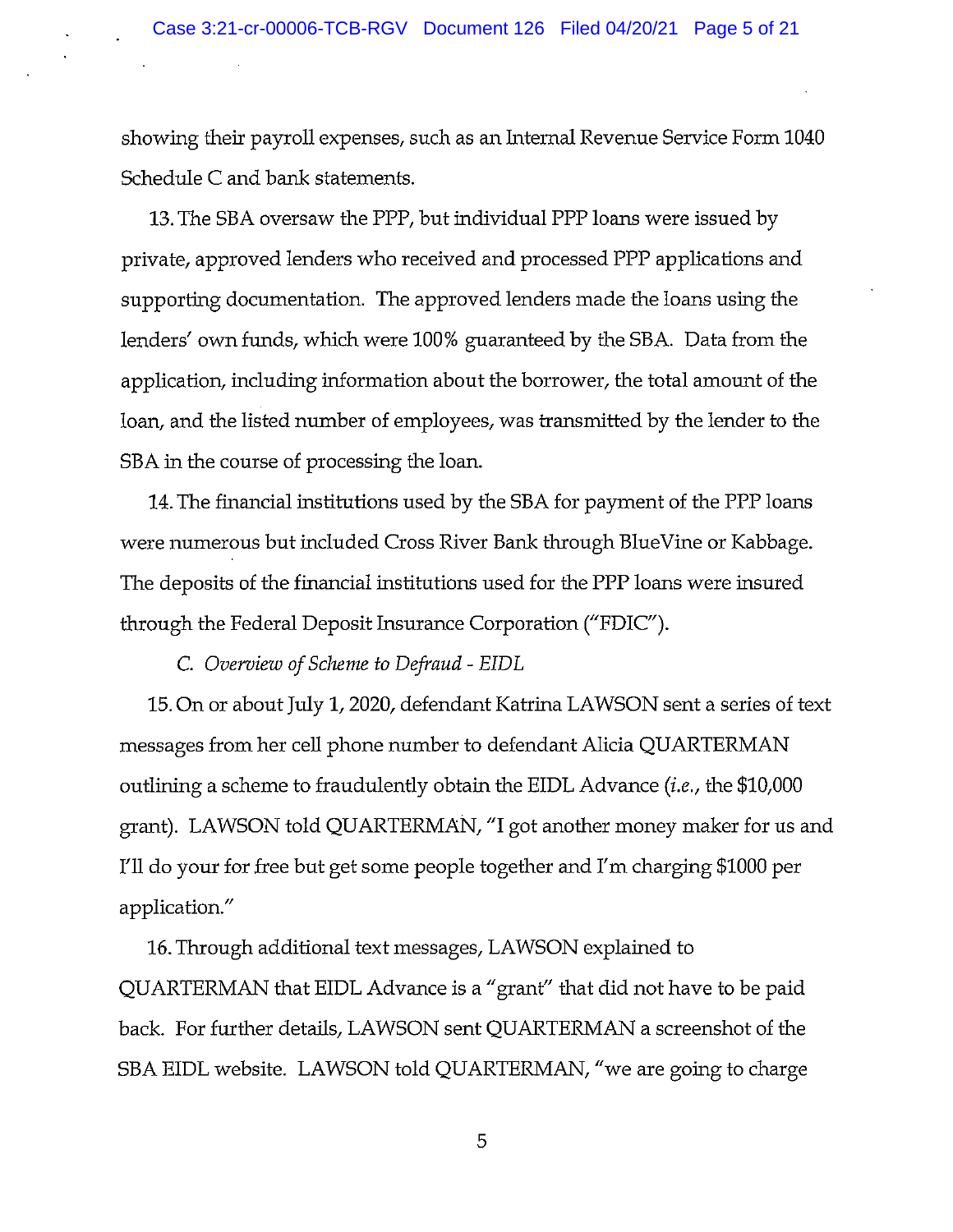\$2000 for me to do the application, they will get 10,000 deposited in there account and they got to send me \$2000 and I'll split it with you for every person you get." QUARTERMAN agreed to the scheme and LAWSON then told QUARTERMAN the type of information needed from each person for the EIDL application.

17. On or about July 1, 2020, QUARTERMAN provided LAWSON her information so that LAWSON could submit a fraudulent EIDL application for her. Later that same day, LAWSON submitted fraudulent EIDL applications on her own behalf and on behalf of QUARTERMAN, requesting the \$10,000 advance.

18. From that point forward, QUARTERMAN contacted multiple people, including but not limited to defendants Tranesha QUARTERMAN ("T. QUARTERMAN"), Nikia WAKEFIELD, ADARIN JONES, a/k/a ADRIAN JONES, Darryl WASHINGTON, James MCFARLAND, Katie QUARTERMAN ("K. QUARTERMAN"), and India MIDDLETON, mostly via text message from her cell phone, and told them about the EIDL scheme, her "fee," and the needed personal information for the loan.

19. QUARTERMAN also told several of these individuals that they could recruit their friends or family to participate in the scheme. For example, defendant Victor MONTGOMERY was recruited by WAKEFIELD. In total, T. QUARTERMAN recruited at least four individuals, WAKEFIELD recruited at least three individuals, WASHINGTON recruited at least two individuals, and JONES, MCFARLAND, and K. QUARTERMAN each recruited at least one individual.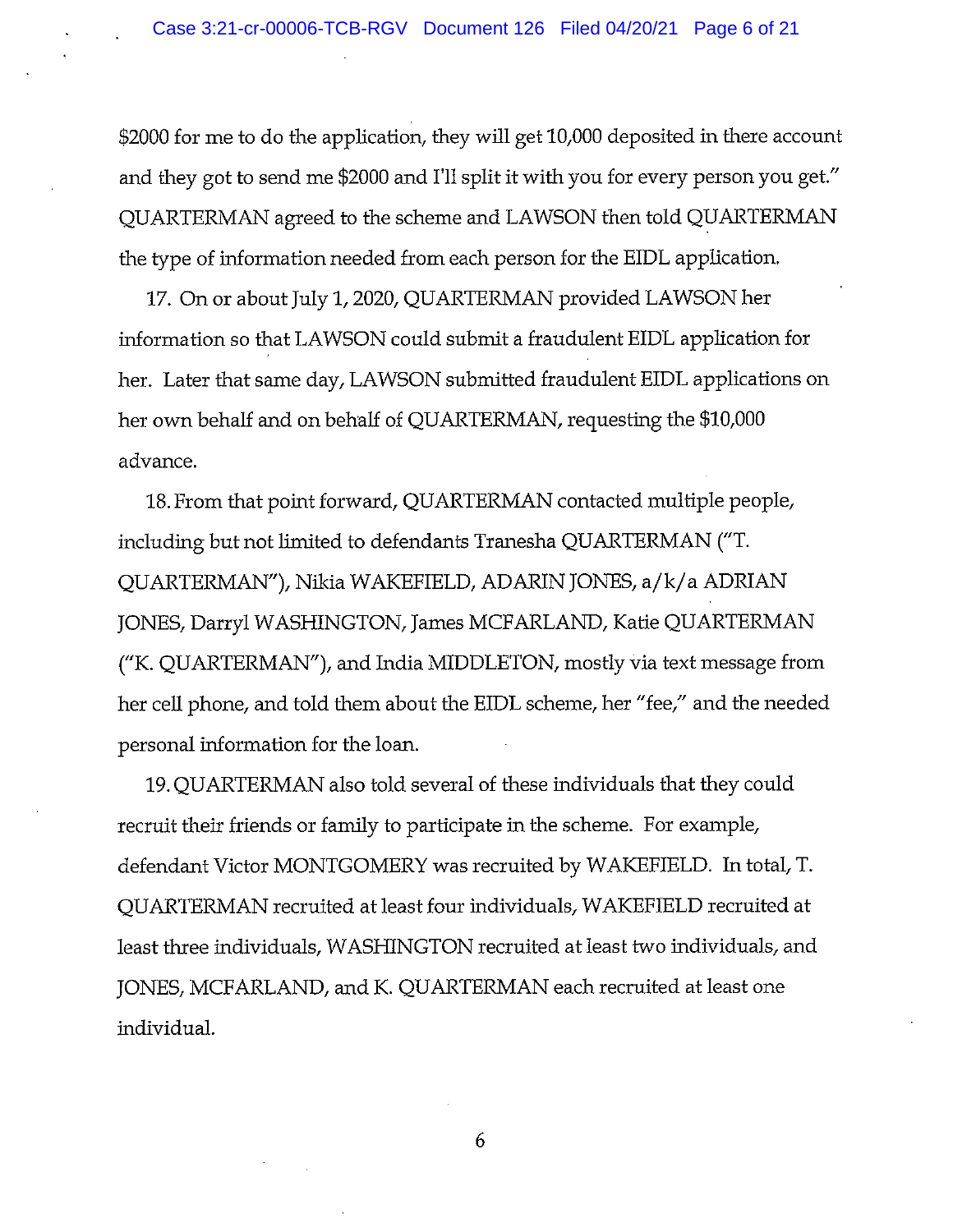20. 1. QUARTERMAN, WAKEFIELD, JONES, WASHINGTON,

MCFARLAND, K. QUARTERMAN, MIDDLETON, and others sent their personal information via text message to QUARTERMAN who forwarded the information to LAWSON also via text message. LAWSON then reviewed the information and contacted QUARTERMAN if more information was needed.

21. Once LAWSON had all the required information, LAWSON completed the online EIDL applications by inputting false information for each applicant, including the existence of a business, how many employees worked for the business, and the income for the business. LAWSON then submitted the applications to the SBA.

22. After submitting the fraudulent applications, LAWSON took a screenshot of the EIDL application number and sent it via text message to QUARTERMAN. QUARTERMAN then in turn sent the screenshot via text message to the coconspirators, including but not limited to T. QUARTERMAN, WAKEFIELD, JONES, WASHINGTON, MCFARLAND, K. QUARTERMAN, and MIDDLETON.

23. As the other individuals waited for their applications to be processed, QUARTERMAN frequently checked-in with them to verify whether or not the \$10,000 EIDL Advance was deposited into their bank accounts. Once they received the money, to finalize the scheme, the other defendants paid QUARTERMAN her "fee" from the EIDL Advance proceeds by cash, bank cashier's check, or mobile banking applications (like CashAPP, ApplePay, and Zelle). Once QUARTERMAN received her "fee," she and LAWSON divided up the money between each other, mostly by electronic banking means.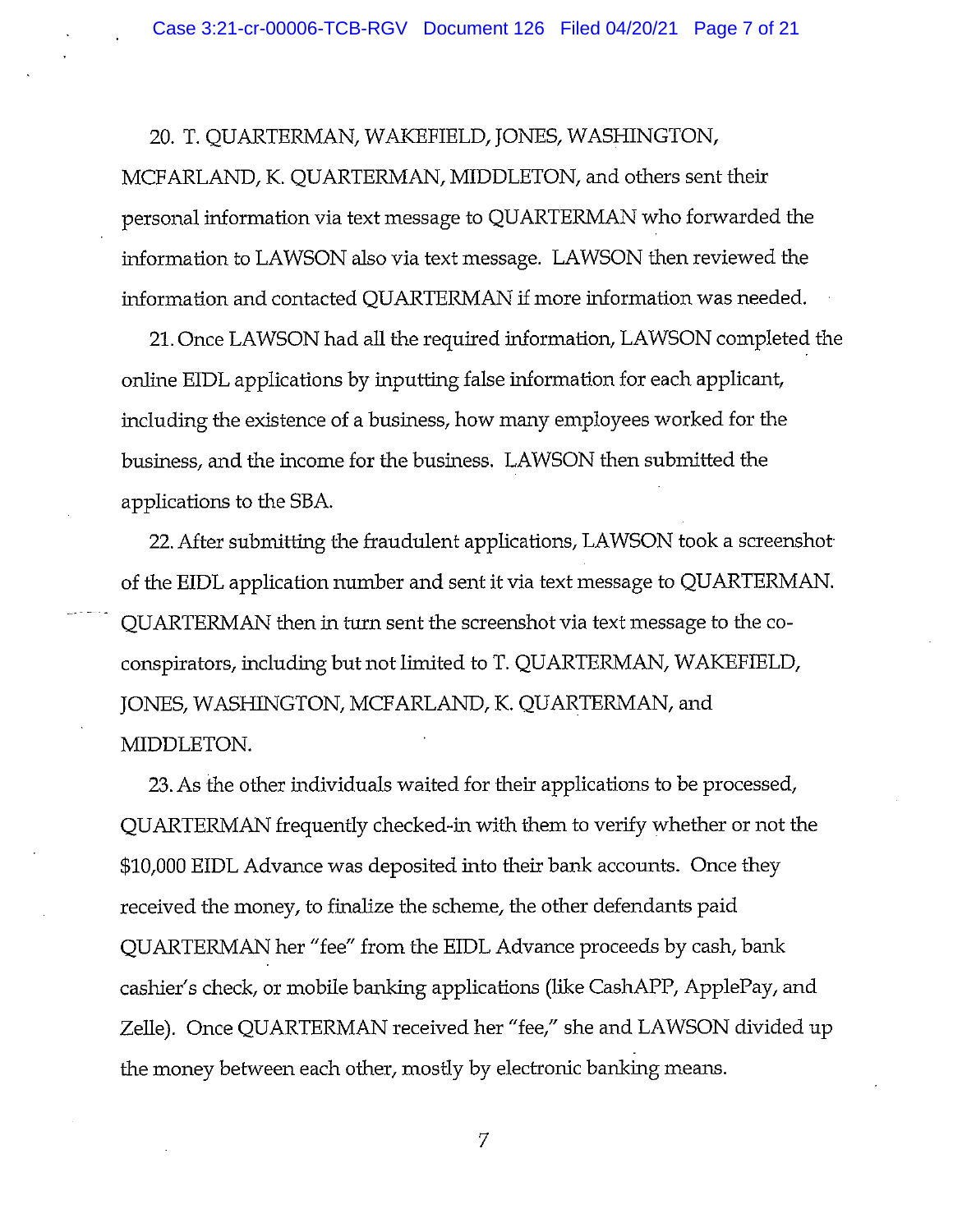24. Overall, between July 1, 2020 and August 1, 2020, QUARTERMAN sent LAWSON the information for at least 48 different individuals for the purpose of submitting the fraudulent EIDL applications. LAWSON, using this information, completed approximately 58 fraudulent EIDL applications (because some applications were denied and LAWSON re-submitted an additional application for the same person). All of these applications contained false information in order to qualify for the funds. The SBA accepted and paid out at least \$185,500 on 19 EIDL applications submitted by LAWSON on information given to her by QUARTERMAN. The total amount sought through EIUL was at least \$560,000.

D. Overview of Scheme to Defraud – PPP

25. As of at least July 14, 2020, LAWSON and QUARTERMAN began to consider expanding their scheme to include the PPP loans. On or about July 27, 2020, LAWSON sent QUARTERMAN a text message that said,

"You can get up to 20,000 with the Paycheck protection Program. The Loans are 100% forgivable if you follow the PPP loan forgiveness requirements issued by the Small Business Administration (SBA). I wifi take care of the loan forgiveness document as well so you don't have to worry about that. The fee to do the loan is \$6000, so you end up with \$14000. The time frame use to be 3-4 business days but right now it's no set time for funds to be deposited into your account, but you will get it give or take 7-10 days. I will need to your February bank statement in order to proceed."

LAWSON intended to fill out the appropriate paperwork falsely so that the PPP loans would not have to be paid back.

26. After working out the details of the expanded scheme with LAWSON, QUARTERMAN contacted many of the same individuals that she originally contacted for the EIDL scheme and told them about the PPP loan and the new information needed to apply. QUARTERMAN informed them of the new fee structure, including charging up to \$10,000 for her share of the PPP loan because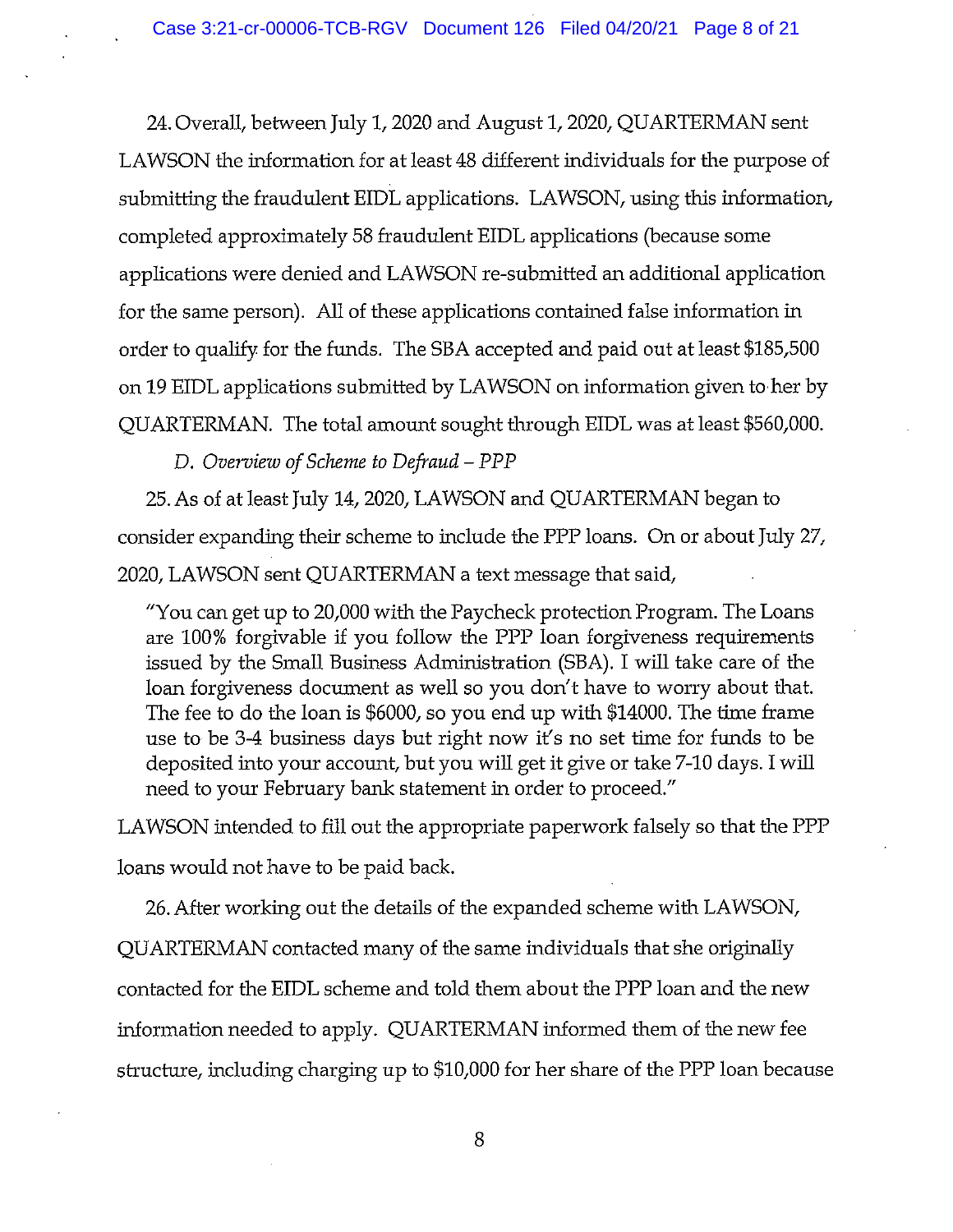of the additional paperwork that had to be created. For example, in order to apply for a PPP loan, since the applications were all fraudulent, LAWSON and QUARTERMAN had to create fraudulent Internal Revenue Service Forms 1040 Schedule C to show that the "businesses" of the co-conspirators made certain amounts. The PPP application was also longer than the EIDL application.

27. In total, QUARTERMAN sent the information for 15 individuals to LAWSON via text message, including but not limited to the information for herself, WAKEFIELD, MIDDLETON, and MONTGOMERY, for the purposes of submitting fraudulent PPP loans to the SBA. LAWSON completed the online applications and submitted the loan applications, directly or indirectly, via the internet to the financial institutions who then electronically sent them to the SBA. She then notified QUARTERMAN via text message that the PPP loan applications were complete and tracked them to determine if and when they were approved. LAWSON also applied for a fraudulent PPP loan in her own name.

28. Once the PPP loan money was received, to finalize the scheme, the other individuals, including but not limited to WAKEFIELD and MONTGOMERY, paid QUARTERMAN her "fee" from the PPP proceeds in cash, bank cashier's check, or mobile banking applications (like CashAPP, ApplePay, and Zelle). MONTGOMERY, who again was recruited by WAKEFIELD, paid QUARTERMAN by mailing a \$10,000 check to her through the United States Postal Service on or about August 3, 2020.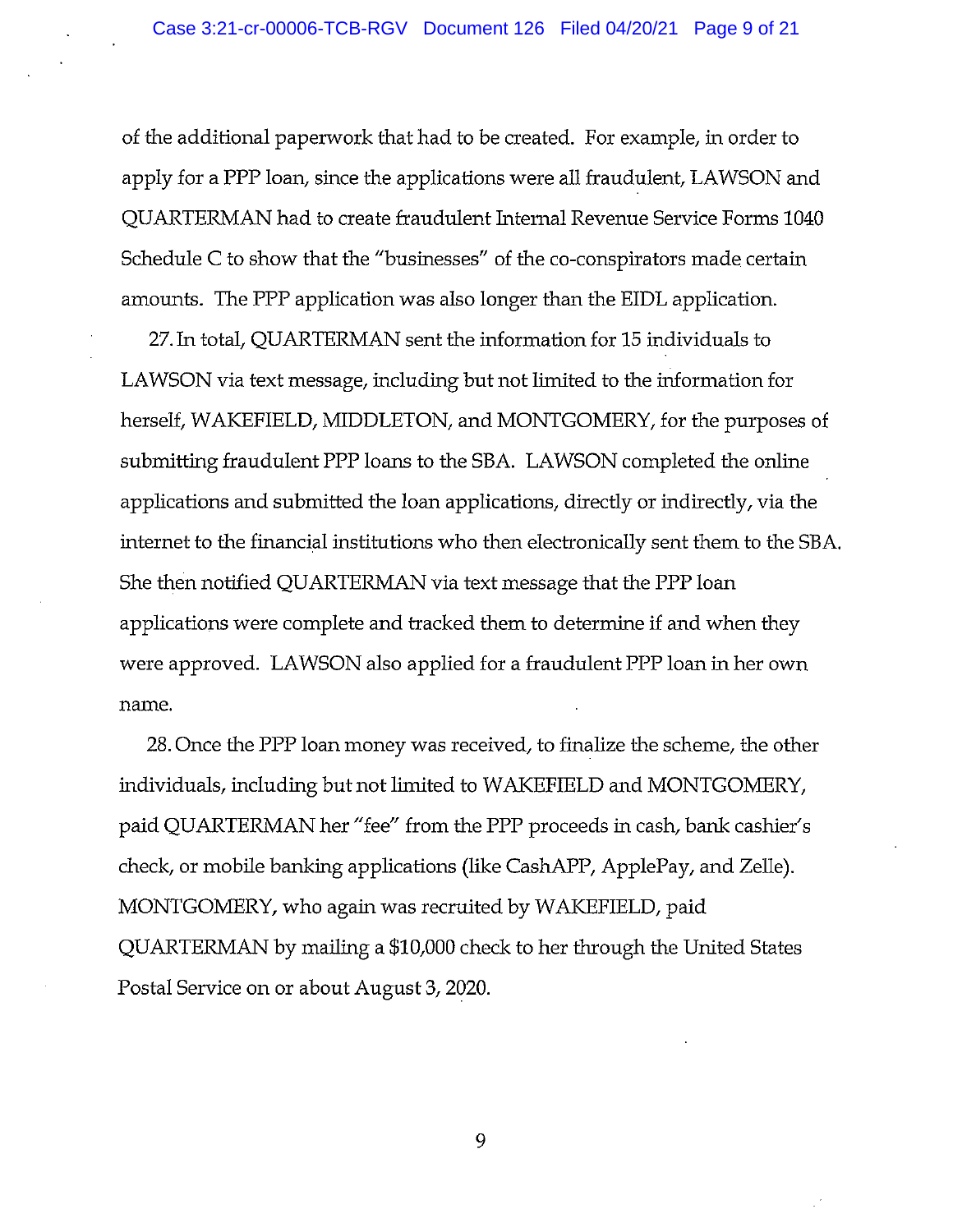29. Just as with the EIDL funds, once QUARTERMAN received the "fee" for the fraudulent PPP loans, she and LAWSON divided up the money using electronic banking methods.

30. In total, the SBA partner banks initially approved 11 of the fraudulent PPP loans submitted by LAWSON using information sent to her by QUARTERMAN. These financial institutions paid out at least \$124,276 on six of the loans, as the additional five PPP loan applications were ultimately denied. The total amount sought for all of the FPP applications submitted by LAWSON was at least \$224,172.

All in violation of Title 18, United States Code, Section 1349.

# COUNT TWO (18 Usc § 1343 — Wire Fraud)

31. The factual allegations in paragraphs two through thirty above are incorporated herein by reference.

32. On or about July 7, 2020, in the Northern District of Georgia and elsewhere, the defendants,

> KATRINA LAWSON, ALICIA QUARTERMAN, and TRANESHA QUARTERMAN,

aided and abetted by one another, did knowingly devise and intend to devise the aforementioned scheme and artifice to defraud, and to obtain money and property, by means of materially false and fraudulent pretenses, representations, and promises, and by the omission of material facts, and transmitted and caused to be transmitted an interstate wire communication, to wit, a cellular telephone text message from QUARTERMAN to LAWSON with the personal and banking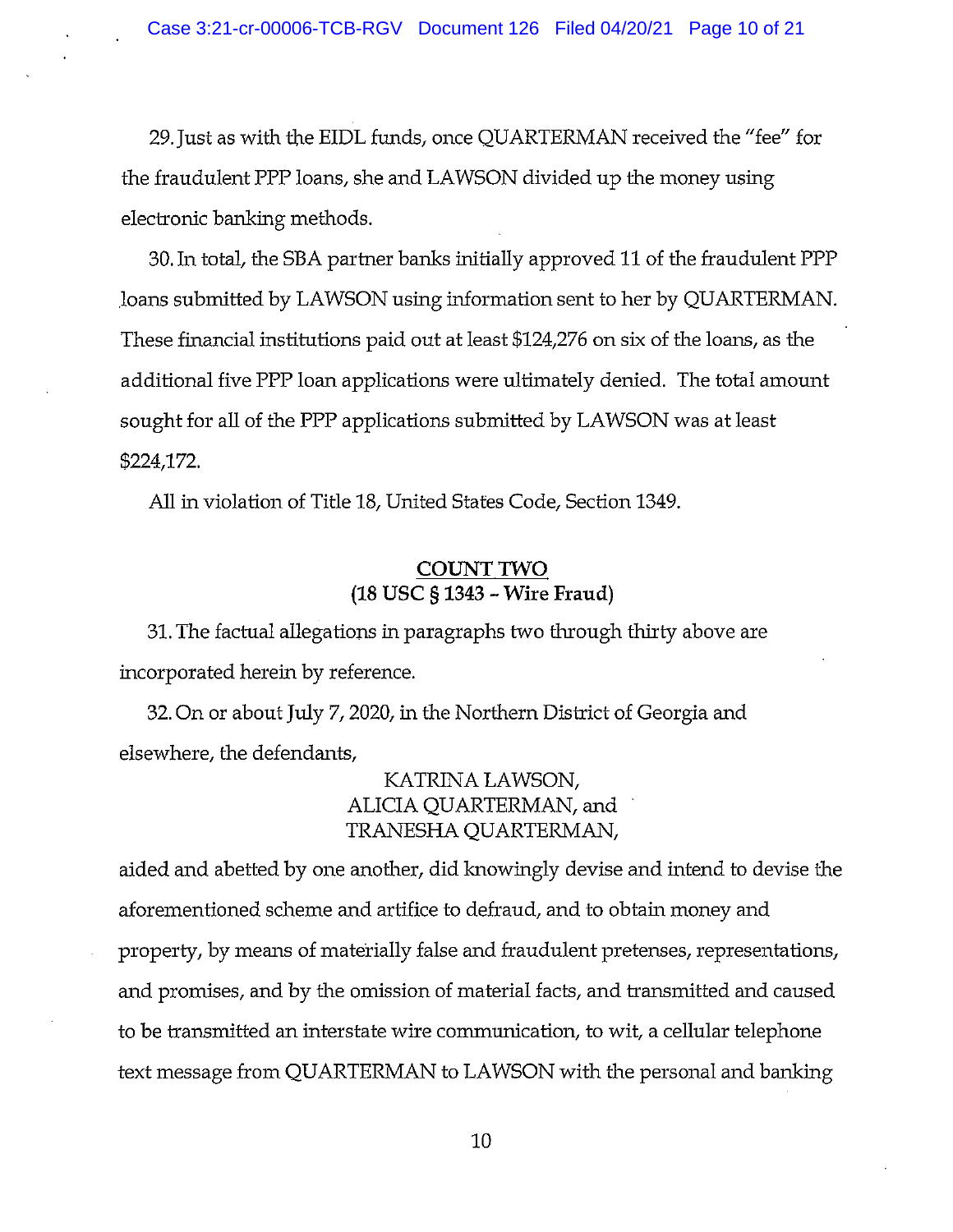information of T. QUARTERMAN for submission of a fraudulent EIDL application, in violation of Title 18, United States Code, Section 1343 and Section 2.

## COUNT THREE (18 USC § 1343 — Wire Fraud)

33. The factual allegations in paragraphs two through thirty above are incorporated herein by reference.

34. On or about July 1, 2020, in the Northern District of Georgia and elsewhere, the defendants,

# KATRINA LAWSON, ALICIA QUARIERMAN, and NIKIA WAKEFIELD,

aided and abetted by each other, did knowingly devise and intend to devise the aforementioned scheme and artifice to defraud, and to obtain money and property, by means of materially false and fraudulent pretenses, representations, and promises, and by the omission of material facts, and transmitted and caused to be transmitted an interstate wire communication, to wit, a cellular telephone text message from QUARTERMAN to LAWSON with the personal and banking information of WAKEFIELD for submission of <sup>a</sup> fraudulent EIDL application, in violation of Title 18, United States Code, Section 1343 and Section 2.

#### COUNT FOUR (18 USC § 1343 — Wire Fraud)

35. The factual allegations in paragraphs two through thirty above are incorporated herein by reference.

36. On or about July 1, 2020, in the Northern District of Georgia and elsewhere, the defendants,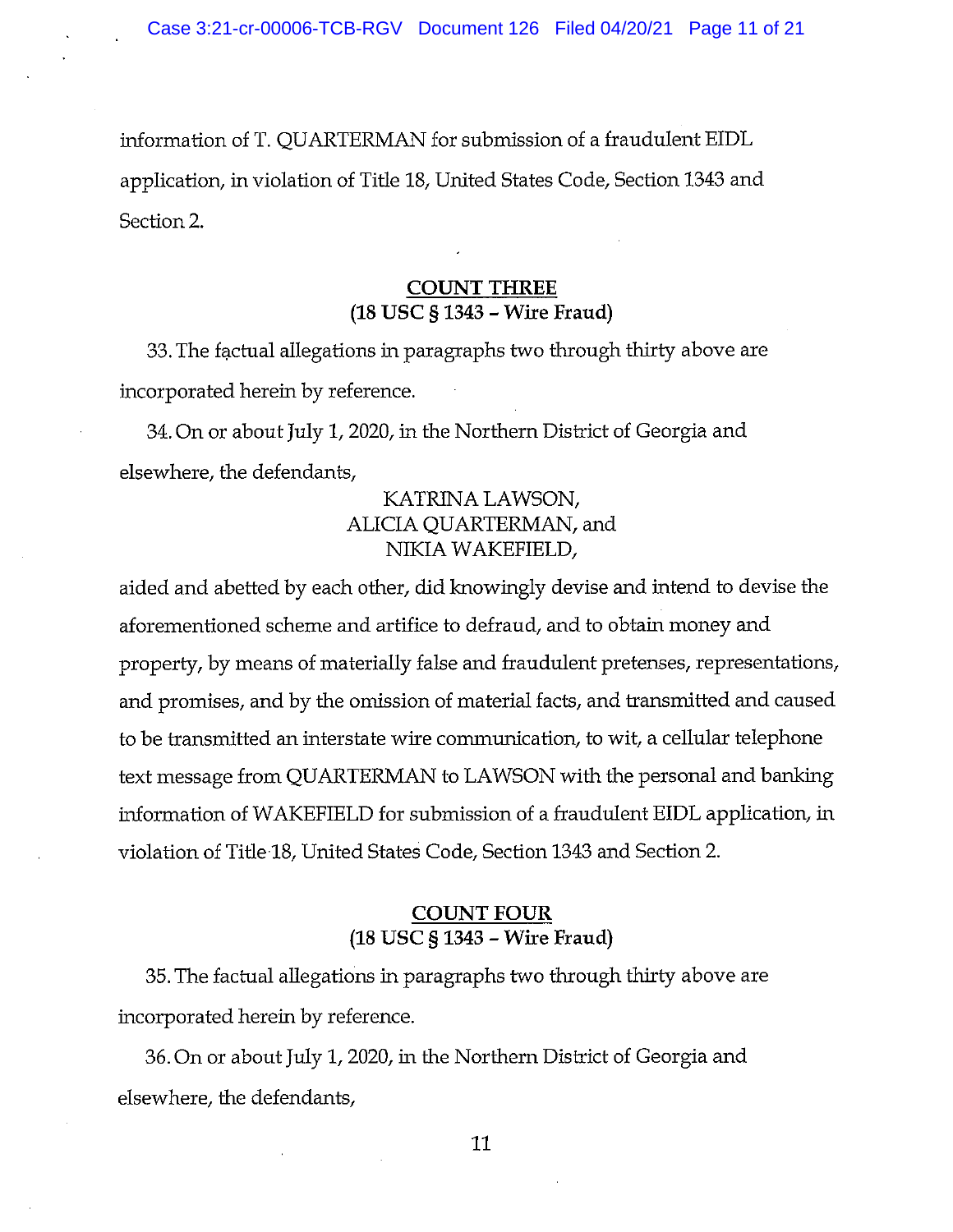## KATRINA LAWSON, ALICIA QUARTERMAN, and DARRYL WASHINGTON,

aided and abetted by one another, did knowingly devise and intend to devise the aforementioned scheme and artifice to defraud, and to obtain money and property, by means of materially false and fraudulent pretenses, representations, and promises, and by the omission of material facts, and transmitted and caused to be transmitted an interstate wire communication, to wit, <sup>a</sup> cellular telephone text message from QUARTERMAN to LAWSON with the personal and banking information of WASHINGTON for submission of a fraudulent EIDL application, in violation of Title 18, United States Code, Section 1343 and Section 2.

## COUNT FIVE (18 USC § 1343 — Wire Fraud)

37. The factual allegations in paragraphs two through thirty above are incorporated herein by reference.

38. On or about July 1, 2020, in the Northern District of Georgia and elsewhere, the defendants,

# KATRINA LAWSON, ALICIA QUARTERMAN, and ADARIN JONES, a/k/a ADRIAN JONES,

aided and abetted by one another, did knowingly devise and intend to devise the aforementioned scheme and artifice to defraud, and to obtain money and property, by means of materially false and fraudulent pretenses, representations, and promises, and by the omission of material facts, and transmitted and caused to be transmitted an interstate wire communication, to wit, <sup>a</sup> cellular telephone text message from QUARTERMAN to LAWSON with the personal and banking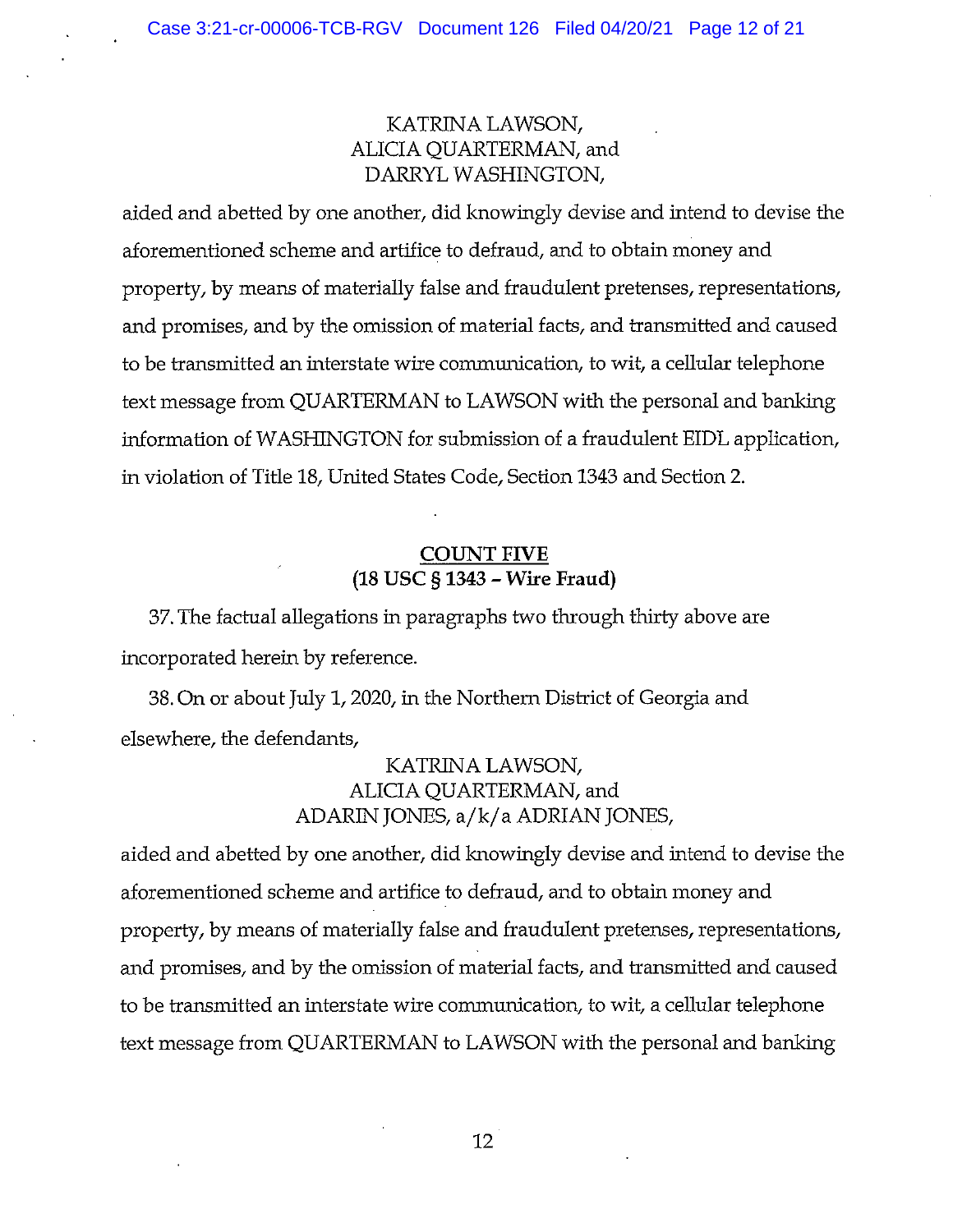information of JONES, for submission of a fraudulent EIDL application, in violation of Title 18, United States Code, Section 1343 and Section 2.

### COUNT SIX (18 USC § 1343 — Wire Fraud)

39. The factual allegations in paragraphs two through thirty above are incorporated herein by reference.

40. On or about July 7, 2020, in the Northern District of Georgia and elsewhere, the defendants,

## KATRINA LAWSON, ALICIA QUARTERMAN, and JAMES MCFARLAND,

aided and abetted by one another, did knowingly devise and intend to devise the aforementioned scheme and artifice to defraud, and to obtain money and property, by means of materially false and fraudulent pretenses, representations, and promises, and by the omission of material facts, and transmitted and caused to be transmitted an interstate wire communication, to wit, a cellular telephone text message from QUARTERMAN to LAWSON with the personal and banking information of MCFARLAND for submission of <sup>a</sup> fraudulent EIDL application, in violation of Title 18, United States Code, Section 1343 and Section 2.

### COUNT SEVEN (18 USC § 1343 — Wire Fraud)

41. The factual allegations in paragraphs two through thirty above are incorporated herein by reference.

42. On or about July 1, 2020, in the Northern District of Georgia and elsewhere, the defendants,

KATRINA LAWSON,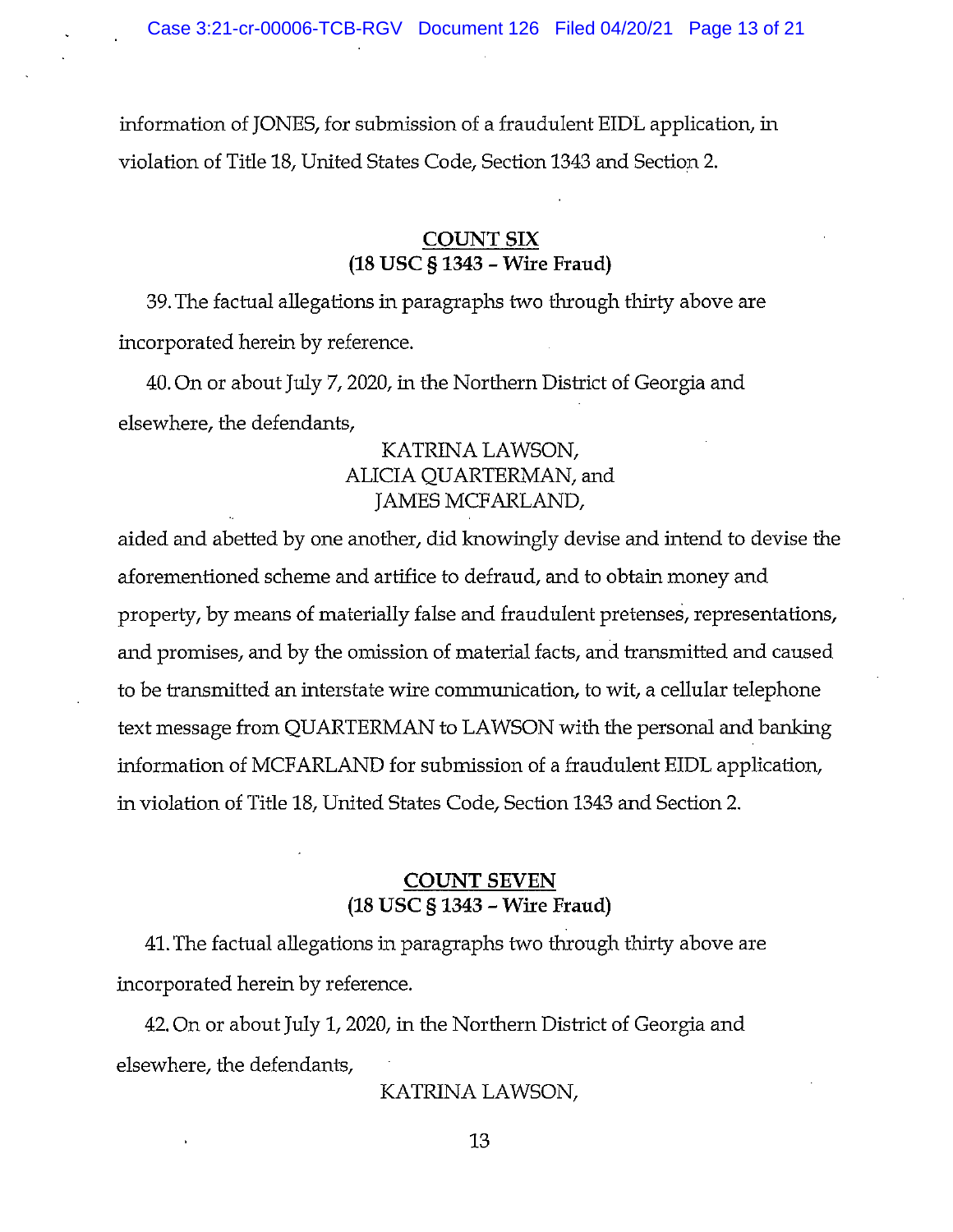## ALICIA QUARTERMAN, and KATIE QUARTERMAN,

aided and abetted by one another, did knowingly devise and intend to devise the aforementioned scheme and artifice to defraud, and to obtain money and property, by means of materially false and fraudulent pretenses, representations, and promises, and by the omission of material facts, and transmitted and caused to be transmitted an interstate wire communication, to wit, <sup>a</sup> cellular telephone text message on from QUARTERMAN to LAWSON with the personal and banking information of K. QUARTERMAN for submission of a fraudulent EIDL application, in violation of Title 18, United States Code, Section 1343 and Section 2.

## COUNT EIGHT (18 Usc § 1343 — Wire Fraud)

43. The factual allegations in paragraphs two through thirty above are incorporated herein by reference.

44. On or about July 2, 2020, in the Northern District of Georgia and elsewhere, the defendants,

# KATRINA LAWSON, ALICIA QUARTERMAN, and INDIA MIDDLETON,

aided and abetted by one another, did knowingly devise and intend to devise the aforementioned scheme and artifice to defraud, and to obtain money and property, by means of materially false and fraudulent pretenses, representations, and promises, and by the omission of material facts, and transmitted and caused to be transmitted an interstate wire communication, to wit, <sup>a</sup> cellular telephone text message from QUARTERMAN to LAWSON with the personal and banking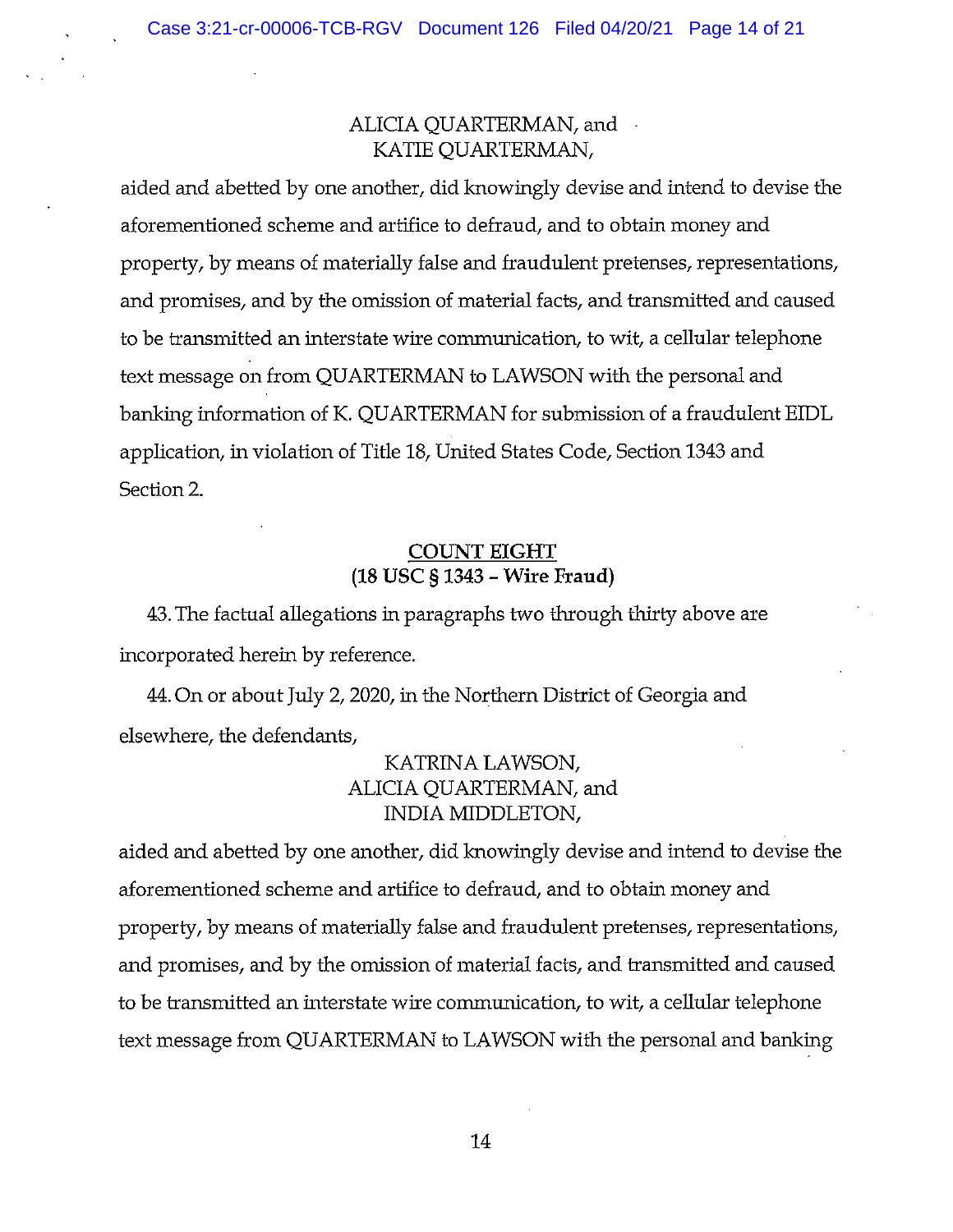information of MIDDLETON for submission of a fraudulent EIDL application, in violation of Title 18, United States Code, Section 1343 and Section 2.

### COUNT NINE (18 USC § 1343 — Wire Fraud)

45. The factual allegations in paragraphs two through thirty above are incorporated herein by reference.

46. On or about July 27, 2020, in the Northern District of Georgia and elsewhere, the defendants,

# KATRINA LAWSON, ALICIA QUARTERMAN, and INDIA MIDDLETON,

aided and abetted by one another, did knowingly devise and intend to devise the aforementioned scheme and artifice to defraud, and to obtain money and property, by means of materially false and fraudulent pretenses, representations, and promises, and by the omission of material facts, and transmitted and caused to be transmitted an interstate wire communication, to wit, <sup>a</sup> cellular telephone text message from QUARTERMAN to LAWSON with photos of the front and back of MIDDLETON's Maryland driver's license for the purposes of submitting a fraudulent PPP application, in violation of Title 18, United States Code, Section 1343 and Section 2.

### COUNT TEN (18 USC § 1344 — Bank Fraud)

47. The factual allegations in paragraphs two through thirty above are incorporated herein by reference.

48. On or about July 30, 2020, in the Northern District of Georgia and elsewhere, the defendants,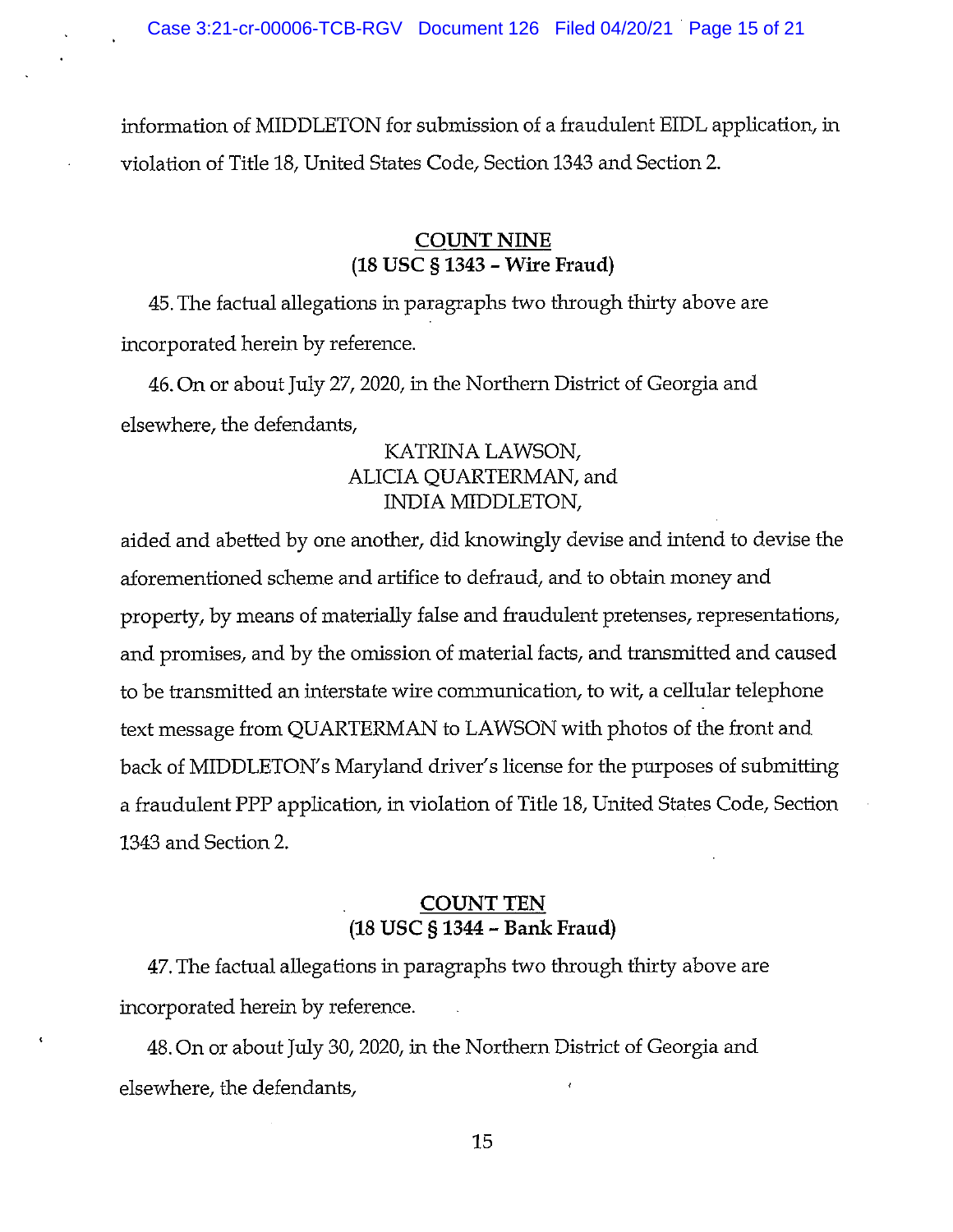KATRINA LAWSON, ALICIA QUARTERMAN, NIKIA WAKEFIELD, and WCTOR MONTGOMERY,

aided and abetted by each other, with intent to defraud, did knowingly devise and intend to devise a scheme and artifice (i) to defraud Cross River Bank, a financial institution the deposits of which were then insured by the FDIC, and (ii) to obtain moneys, funds, and assets owned by and under the custody and control of Cross River Bank, a financial institution the accounts of which were insured by the FDIC, by means of materially false and fraudulent pretenses, representations, and promises, to wit, by certifying that all information in the PPP loan application for MONTGOMERY was accurate when it contained the following false information:

- a fraudulent Internal Revenue Service Form 1040 Schedule C,
- an assertion that MONTGOMERY was a sole proprietor owning 100% of the business,
- the amount of MONTGOMERY's average monthly payroll, and
- an assertion that the purpose of the loan was for payroll, lease/mortgage interest, and utilities.

All in violation of Title 18, United States Code, Section 1344 and Section 2.

## COUNT ELEVEN (18 Usc § 1344 — Bank Fraud)

49. The factual allegations in paragraphs two through thirty above are incorporated herein by reference.

50. On or about July 30, 2020, in the Northern District of Georgia and elsewhere, the defendants,

KATRINA LAWSON,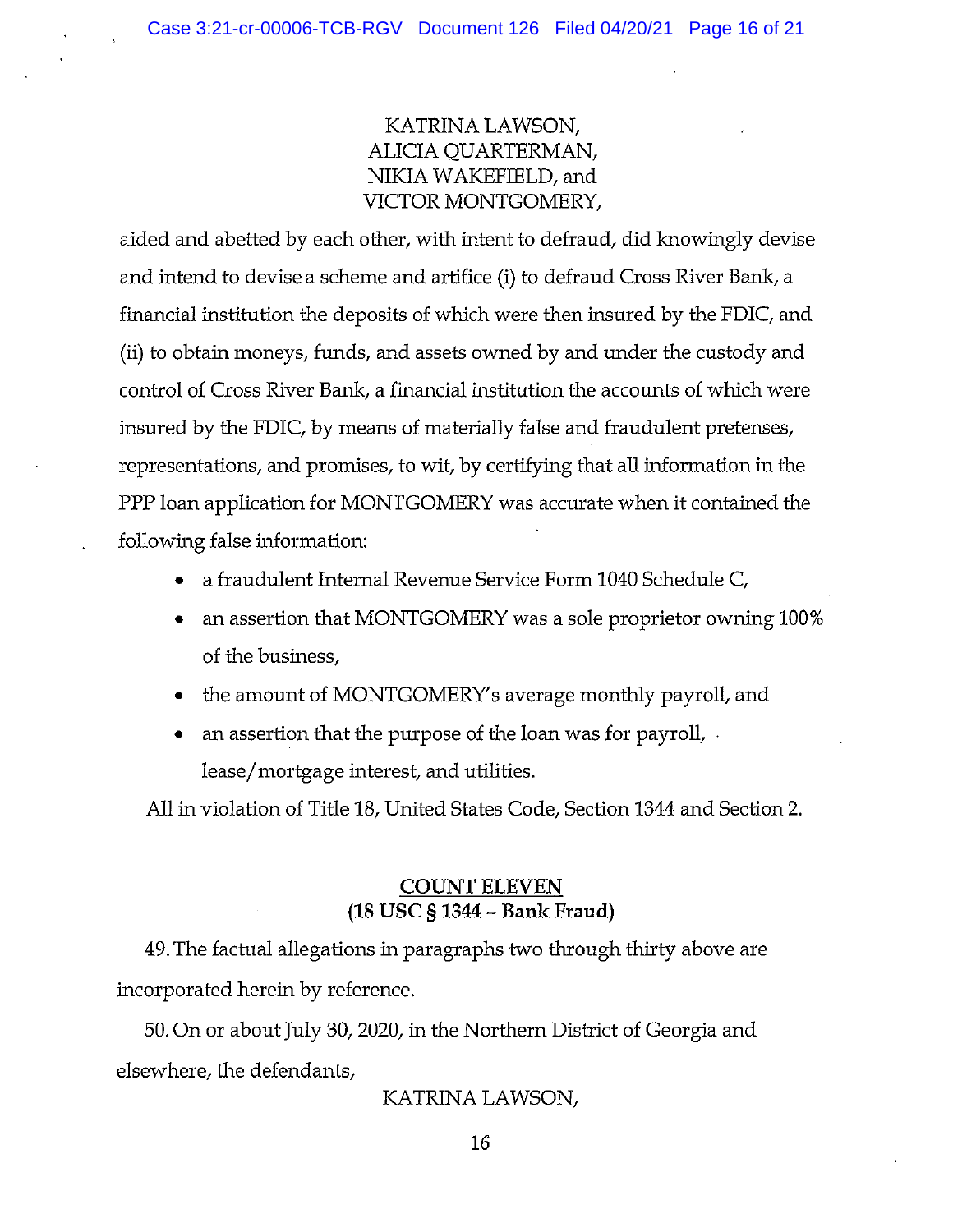# ALICIA QUARTERMAN, and TRANESHA QUARTERMAN,

aided and abetted by each other, with intent to defraud, did knowingly devise and intend to devise a scheme and artifice (i) to.defraud Cross River Bank, a financial institution the deposits of which were then insured by the FDIC, and (ii) to obtain moneys, funds, and assets owned by and under the custody and control of Cross River Bank, a financial institution the accounts of which were insured by the FDIC, by means of materially false and fraudulent pretenses, representations, and promises, to wit, by certifying that all information in the PPP loan application for an individual with the initials A.D was accurate when it contained the following false information:

- a fraudulent Internal Revenue Service Form 1040 Schedule C,
- an assertion that A.D. was a sole proprietor owning 100% of the business,
- the amount of A.D.'s average monthly payroll, and
- an assertion that the purpose of the loan was for payroll, lease/mortgage interest, and utilities.

All in violation of Title 18, United States Code, Section 1344 and Section 2.

# COUNT TWELVE (18 Usc § 1341 — Mail Fraud)

51, The factual allegations in paragraphs two through thirty above are incorporated herein by reference.

52. On or about August 3, 2020, in the Northern District of Georgia and elsewhere, the defendants,

## KATRINA LAWSON, ALICIA QUARTERMAN,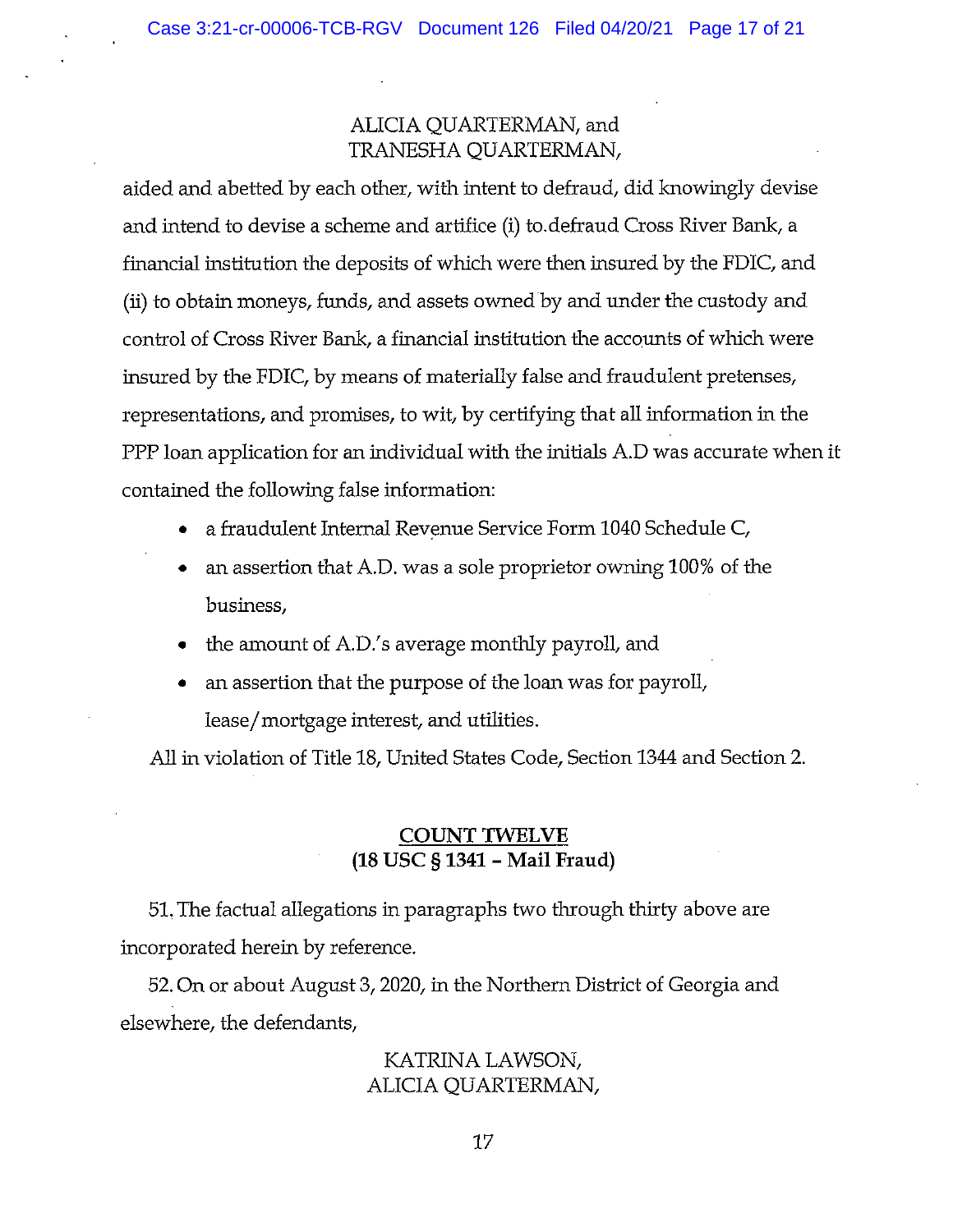# NIKIA WAKEFIELD, and VICTOR MONTGOMERY,

aided and abetted by each other, did knowingly devise and participate in a scheme and artifice to defraud to obtain money and property by means of materially false and fraudulent pretenses, representations, and promises, as well as by an omission of material fact, knowing and having reason to know that the pretense, representation, promise, and omission was and would be material, and did knowingly place and cause to be placed in an authorized depository for mail matter to be sent and delivered by the United States Postal Service, to wit, United States Postal Service Express Mail piece #EJ207659169US, in violation of Title 18, United States Code, Section 1341 and Section 2.

# COUNT THIRTEEN (18 USC § <sup>1957</sup> - Money Laundering)

53. The factual allegations in paragraphs two through thirty above are incorporated herein by reference.

54. On or about August 3, 2020, in the Northern District of Georgia and elsewhere, the defendant,

#### KATRINA LAWSON,

did knowingly engage and attempt to engage in a monetary transaction by, through, and to a financial institution, affecting interstate and foreign commerce, in criminally derived property of <sup>a</sup> value greater than \$10,000, to wit, purchasing a white 2019 Mercedes Benz GLE 43 AMG, such property having been derived from a specified unlawful activity, that is, conspiracy to commit wire fraud, in violation of Title 18, United States Code, Section 1349, as charged in Count One of this Indictment, all in violation of Title 18, United States Code, Section 1957.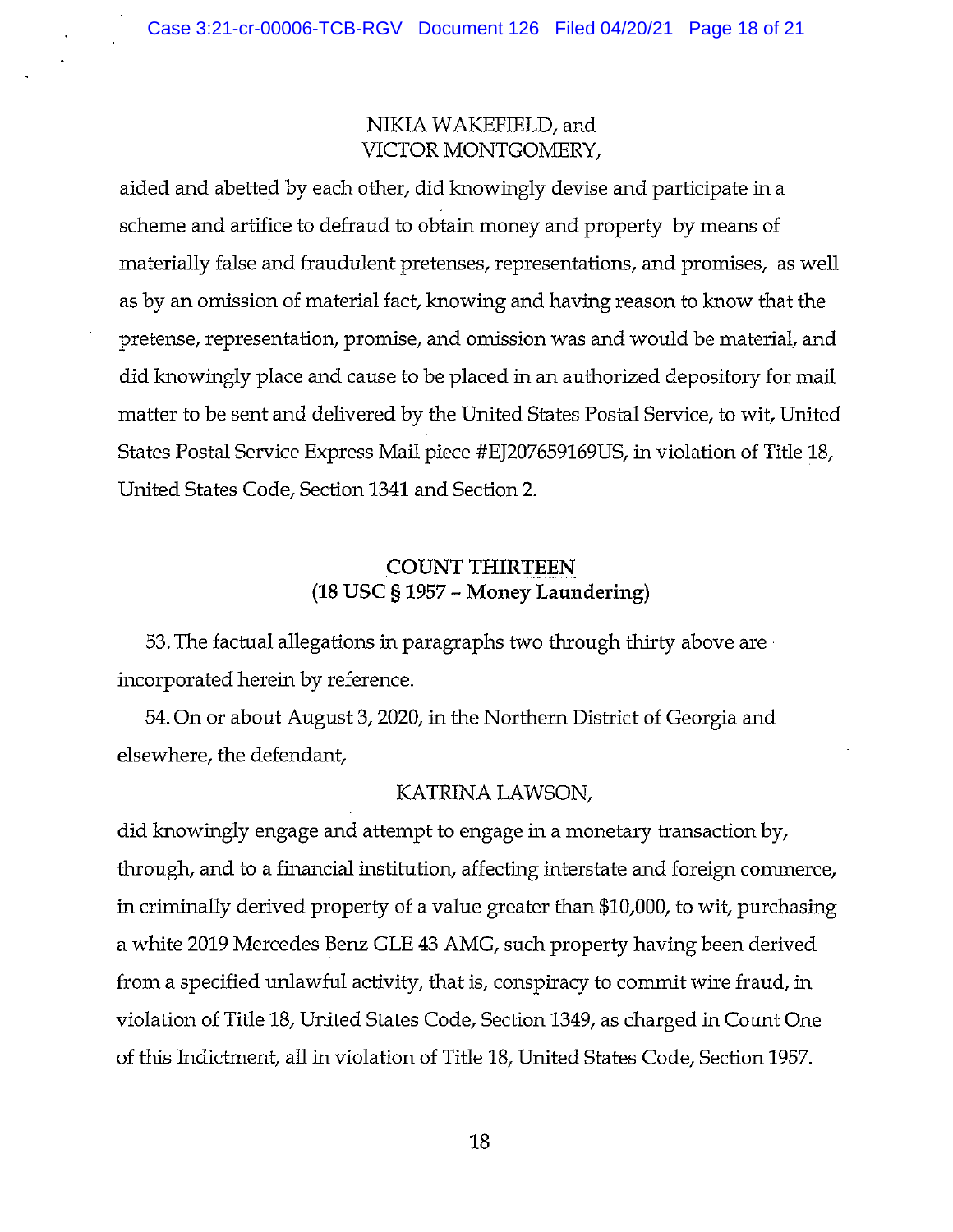## COUNT FOURTEEN (18 USC § 1957 - Money Laundering)

55. The factual allegations in paragraphs two through thirty above are incorporated herein by reference.

56. On or about September 23, 2020, in the Northern District of Georgia and elsewhere, the defendant,

#### ALICIA QUARTERMAN,

did knowingly engage and attempt to engage in <sup>a</sup> monetary transaction by, through, and to a financial institution, affecting interstate and foreign commerce, in criminally derived property of a value greater than \$10,000, to wit, purchasing a black 2018 CAN-AM Maverick side by side ATV, such property having been derived from <sup>a</sup> specified unlawful activity, that is, conspiracy to commit wire fraud, in violation of Title 18, United States Code, Section 1349, as charged in Count One of this Indictment, all in violation of Title 18, United States Code, Sections 1957.

#### FORFEITURE PROVISION

57. Upon conviction of one or more of the offenses alleged in Counts One through Fourteen, the defendants,

> KATRINA LAWSON, ALICIA QUARTERMAN, TRANESHA QUARTERMAN, NIKIA WAKEFIELD, ADRIAN JONES, DARRYL WASHINGTON, JAMES MCFARLAND, KATIE QUARTERMAN,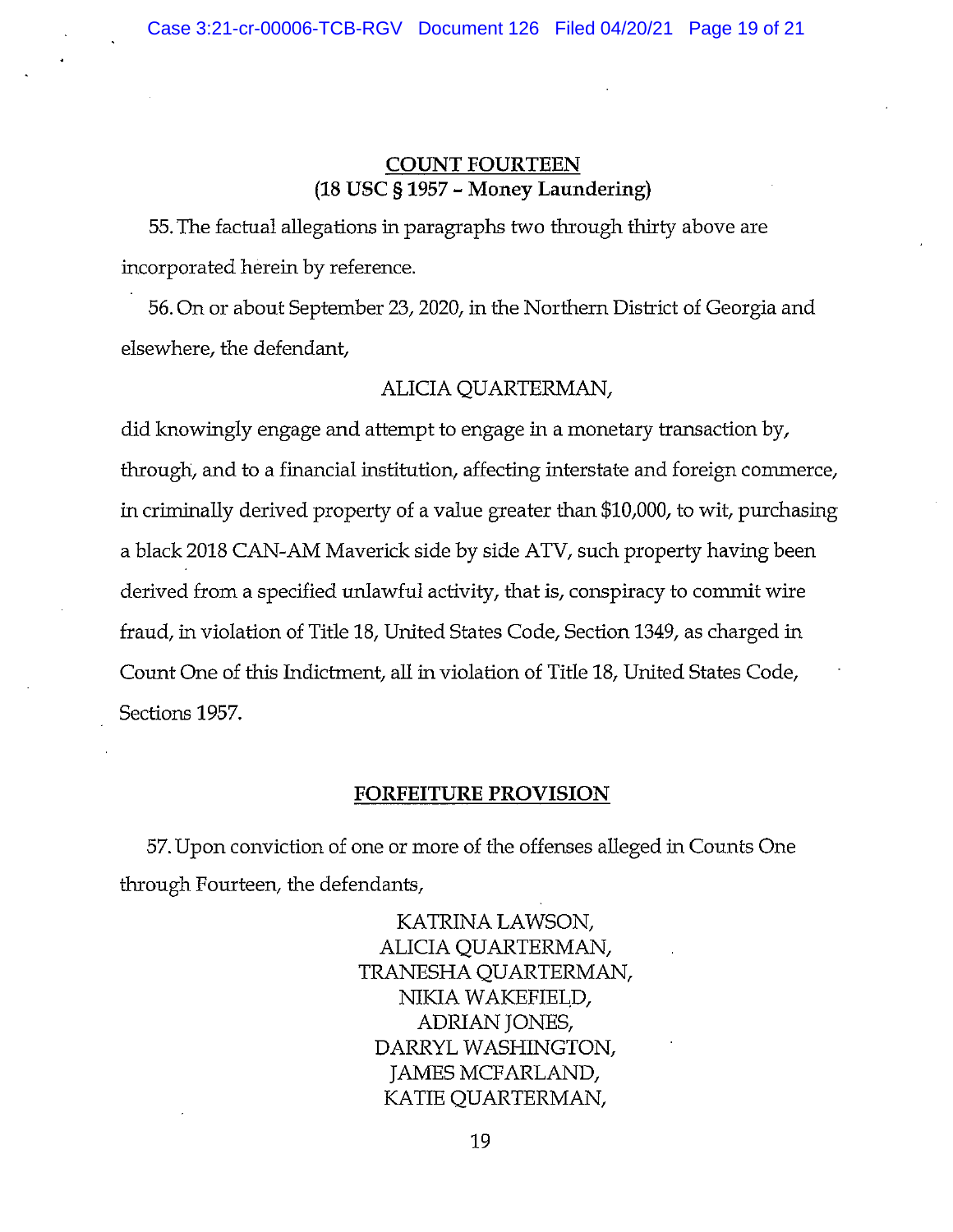## INDIA MIDDLETON, and VICTOR MONTGOMERY

shall forfeit to the United States, pursuant to Title 18, United States Code, Section 982(a) (2), any property, real or personal, constituting or derived from proceeds obtained, directly or indirectly, as a result of such violation(s), including but not limited to the following:

a. MONEY JUDGMENT: A sum of money in United States currency representing the amount of proceeds obtained as a result of each offense, or conspiracy to commit such offense, for which the defendant is convicted.

58. If, as a result of any act or omission of the defendant, any property subject to forfeiture:

- a. cannot be located upon the exercise of due diligence;
- b. has been transferred or sold to, or deposited with, <sup>a</sup> third party;
- c. has been placed beyond the jurisdiction of the court;
- d. has been substantially diminished in value; or
- e. has been commingled with other property which cannot be divided without difficulty;

the United States intends, pursuant to Title 21, United States Code, Section 853(p), as incorporated by Title 18, United States Code, Section 982(b), to seek